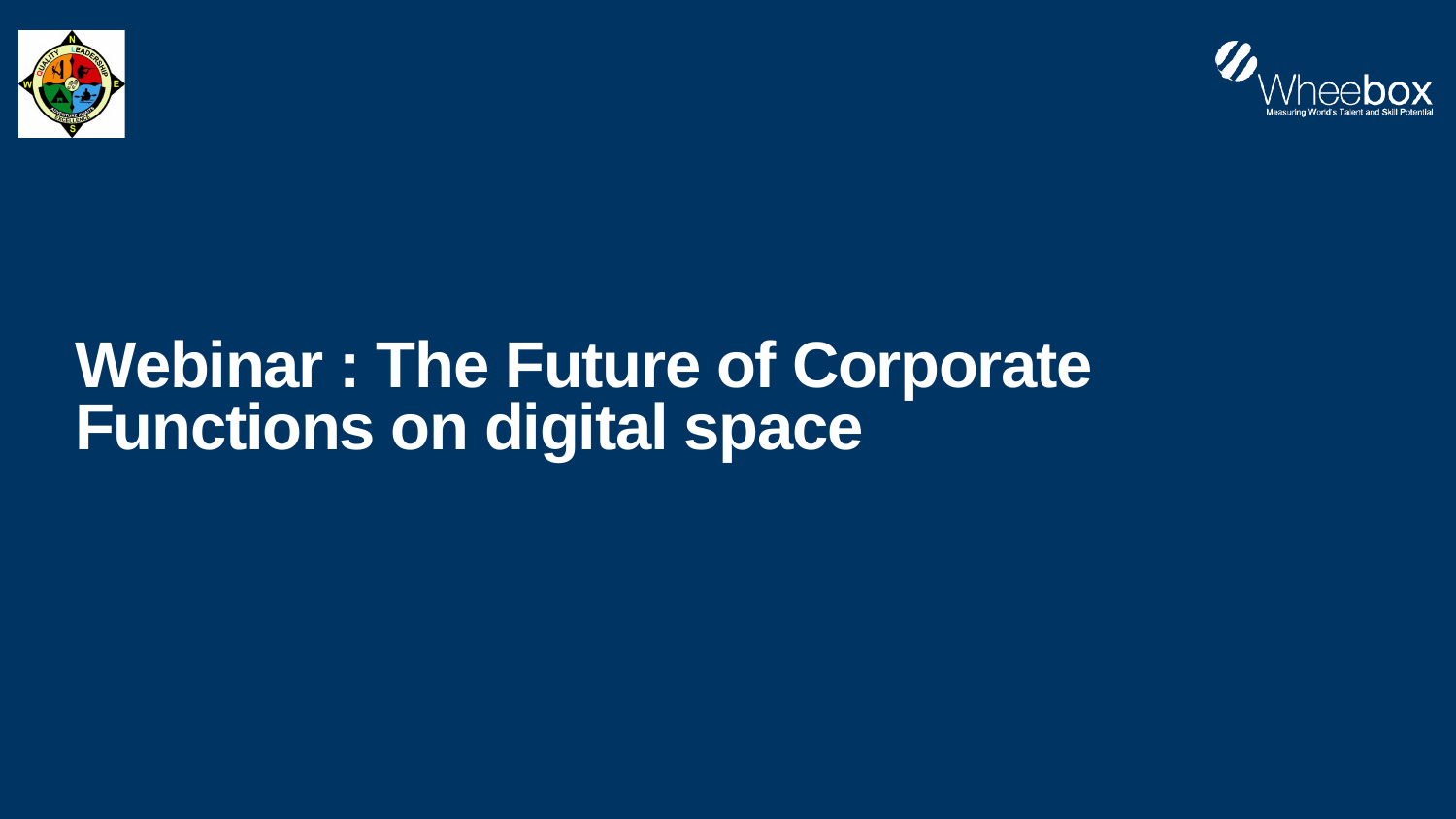### Agenda and Speakers Introduction

•Operating HR corporate functions digitally.

•Sourcing digital platforms to sustain corporate functions

•Dynamic human factor and its management digitally



#### **Speakers**



**Bishnu Nepak Digital Transformation** Consultant, **CRO - Wheebox** 

**Mr. Conrad Dias** Director / CEO- LOLC Finance PLC **Director - LOLC Holdings PLC**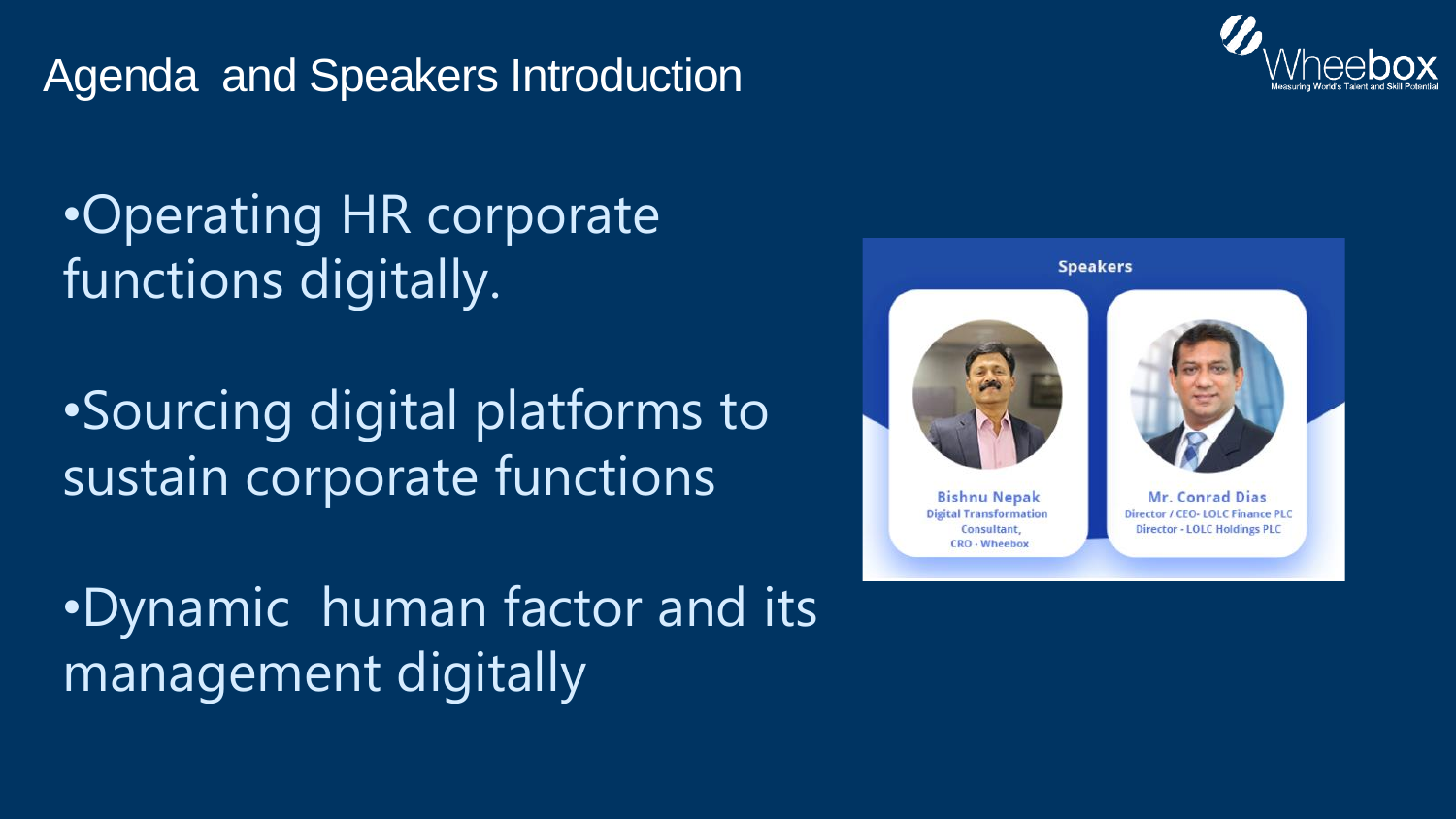**1990 : Giving Print Ads in Leading Career Dailies.** 



**2000's : Job Boards Resume Sourcing and Arrange Physical Interview** 



# **Evolution of Talent Sourcing Traditional Hiring Approach Digitizing Hiring Approach**

**2010's : Job Aggregator Platform and ATS for Tracking Application** 







B**uilding Customized Assessment for Each Job Role and Assign on Demand** 



**Reach to Entire Talent Pool by offering On Demand AI Powered Assessment** 



**Conduct Remote Virtual Interview and Hire the Candidate**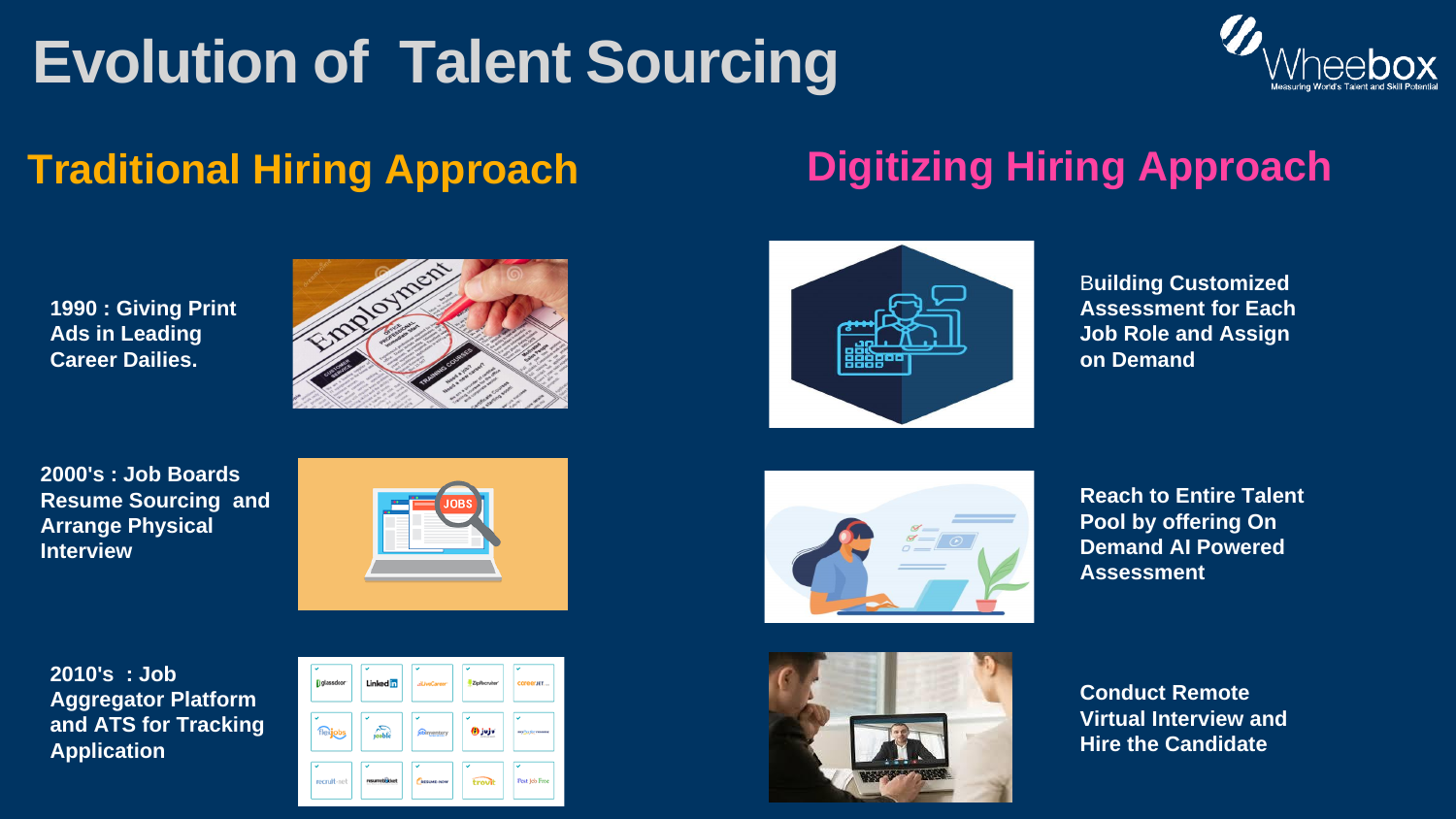## **HR Talent Acquisition Pain Points**

## Challenges



**Multi Competency<br>Evaluation** 



**Geo Reach for Remote Talent** 



- **Backend & Frontend Integration in Workflow**
- **Diversity & Inclusion**





## Solutions



**Scalable Customized Hybrid Test** 



**On Demand Remote Proctored Assessment** 



8888

- **Open API to Integrate with** existing workflow
- **Rich Analytics for Data Driven Decision**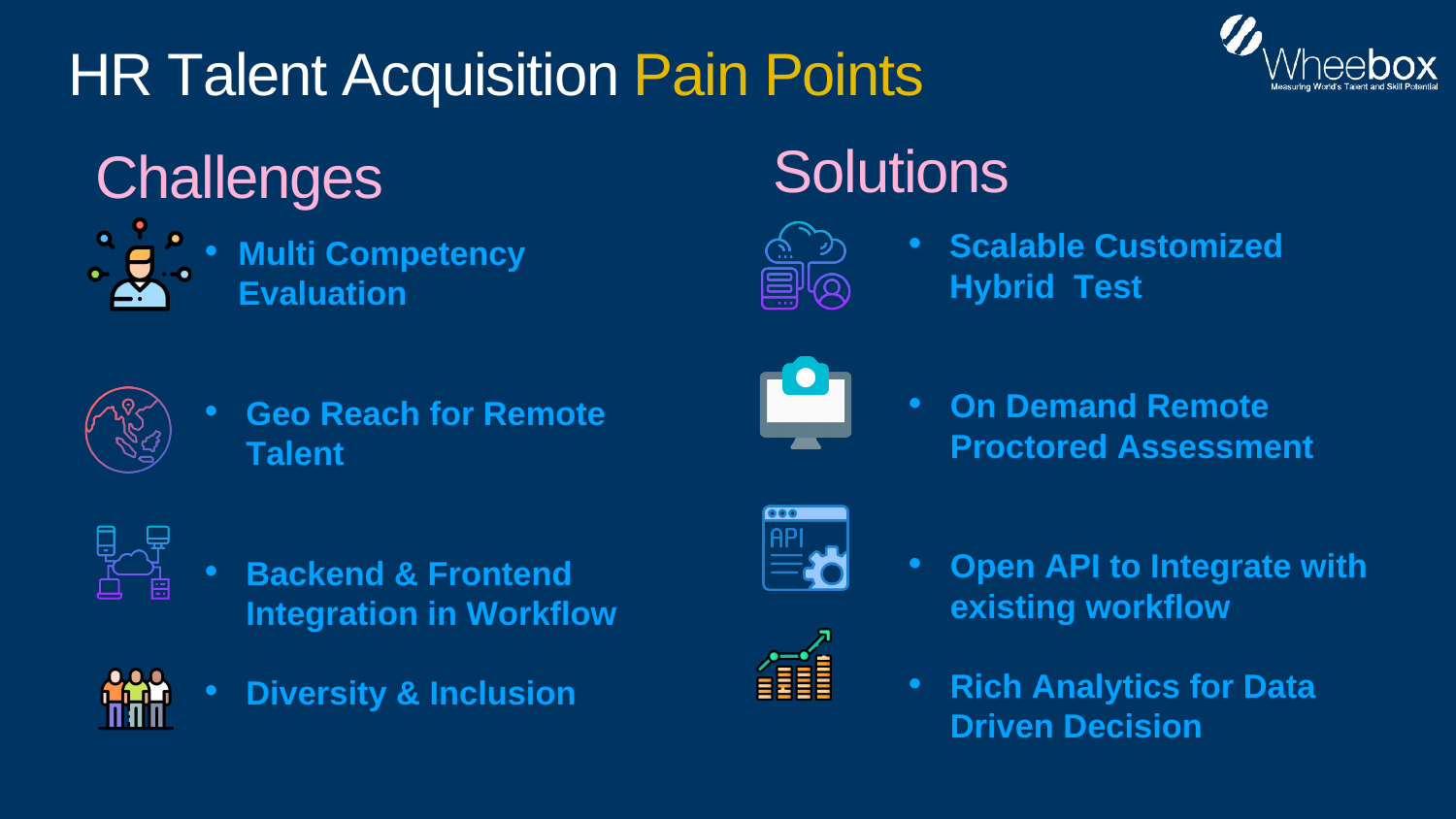## **Employee Lifecycle and Digital Tools in HR**

Reach Talent Digitally with Wheebox Talent Pre Hiring Assessment

Onboarding and Training Competency

Deliver Certification for Life long Upskilling and L& D Learning

Exit Conduct Exit Interview and Employee Exit Survey



Design Custom Training Program Based on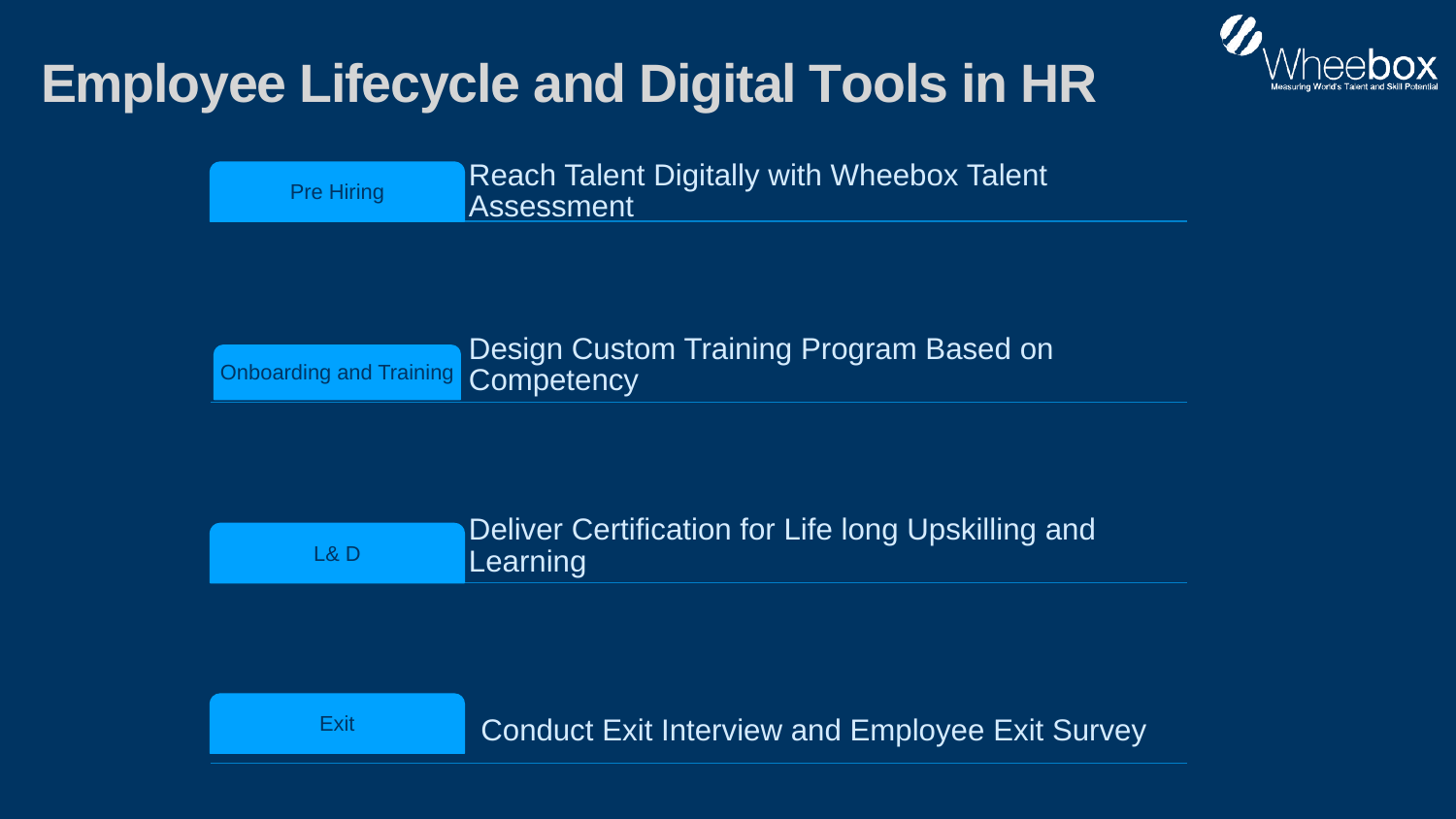## **Manage Corporate Functions Digitally**



Standardized and validated assessment tools to hire the best talent for your workforce.

### **Campus Hiring**

Reach across 5200 campuses in India,<br>Conduct hassle free campus assessments in proctored environment.

#### **Competency Development**

Design and Deploy Online Assessment<br>Center using our Online Development Center Tool

> Conduct Training need identification<br>using Behavioral Event Interviews, Benchmark and develop HiPO.



### **Learning & Development**

Benchmark internal learning process<br>pre and post learning and development.

### **Certification Platform**

High stake exams using secured and proctored<br>platform with ease of registration, payment gateway, admit cards, proctored centers and real time analytics.

#### Skill **Benchmark**

Build companywide skill benchmark using our platform<br>to find real time talent on demand distributed workforce.

### **Feedback & Surveys**

Conduct online Feedback & Surveys customers. Have seamless experience on Web and mobile and fetch customized report with rich analytics.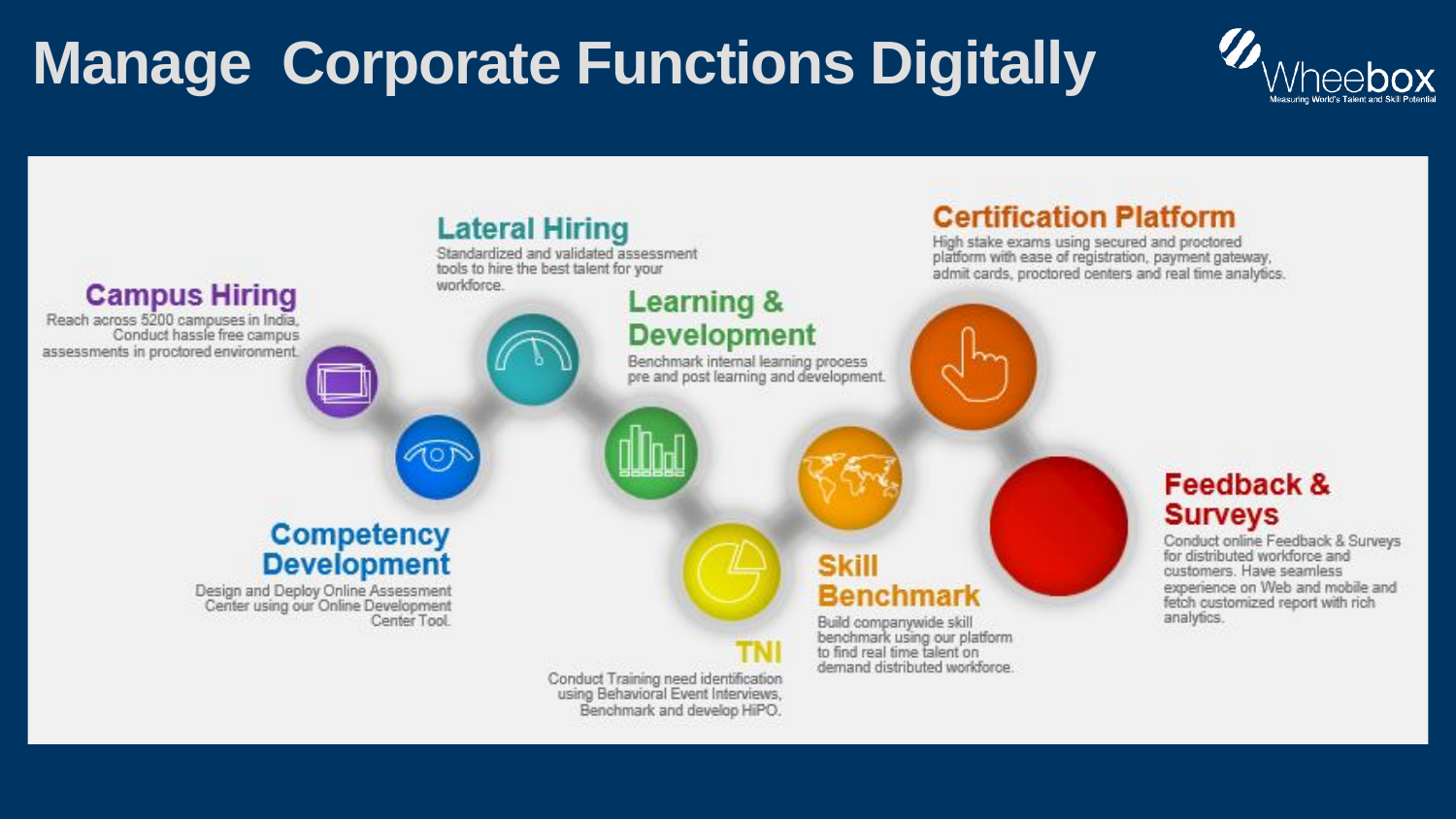# **Trusted By Leading Fortune 500 Brands**





**Abbott** 

**THALES** 

McKinsey &Company



**GE Healthcare** 





nielsen



1.17151 Willis **Towers** Watson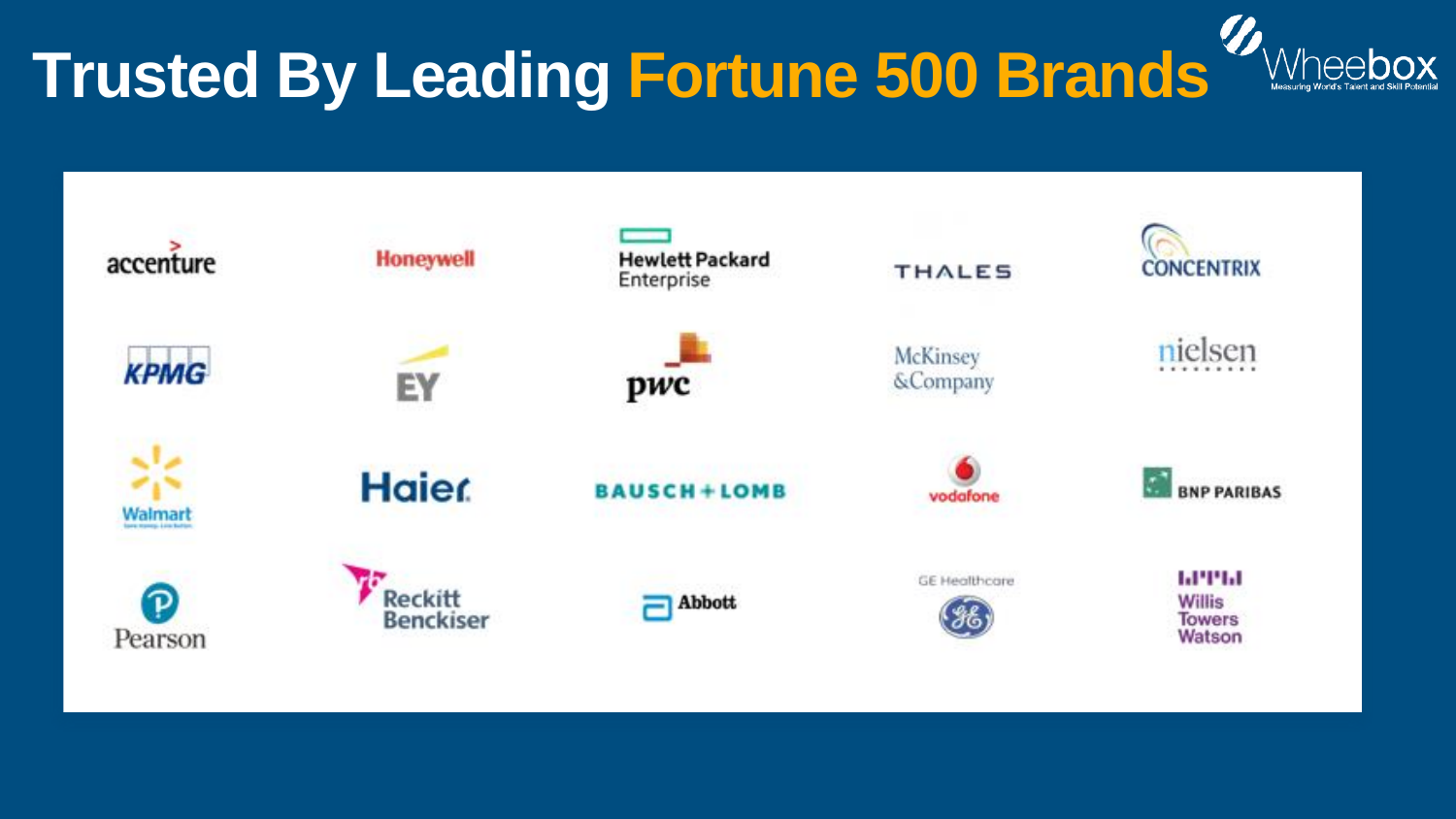# AI Infused Talent Acquisition

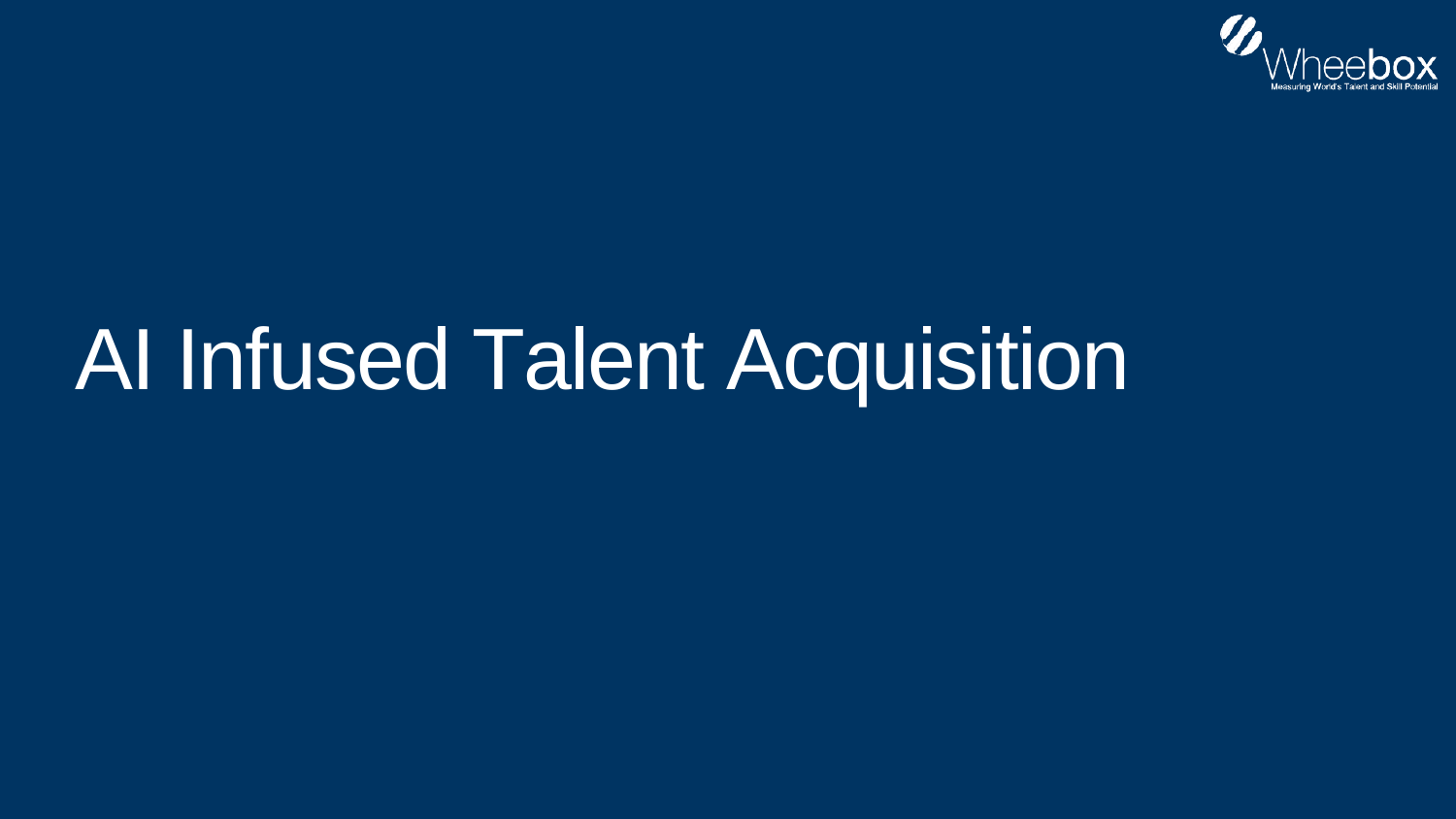### **Wheebox Talent Assessment Platform** Build, Deliver & Analyse Talent Pulse of Your Organisation

Reporting to analyze results and inform stakeholders like **Talent Head on True Potential** of the Candiate





**Custom Assessment Building aligned** to Organisation's Job Role Parameters or Choose from Library of standard competency for each Job Role

Secritis

**Kaliman** 

Ceate

Deliver your assessment anytime with broad range of devices and security and proctoring requirement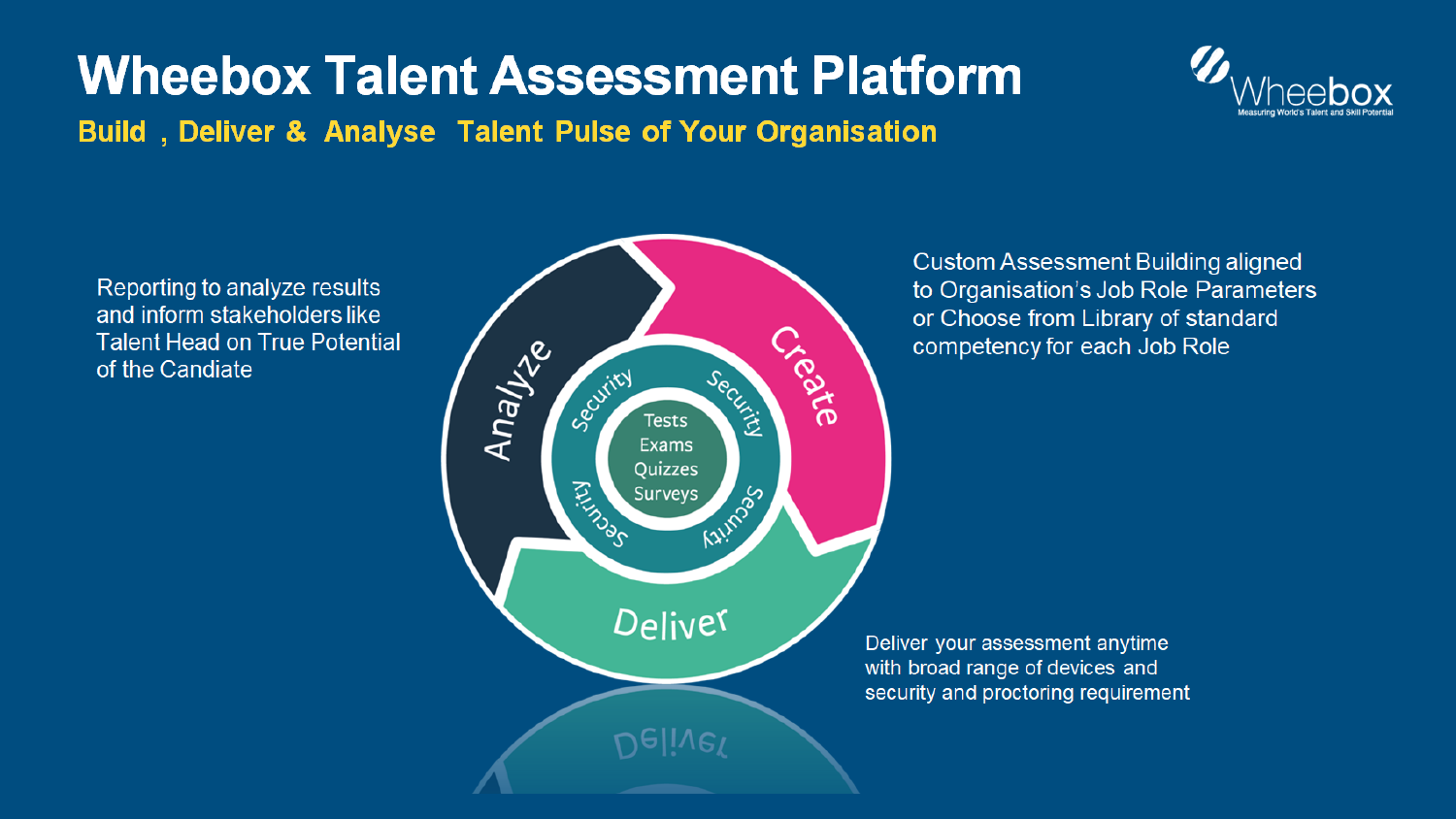## **AI Driven Proctored Remote Hiring**

Most of the Wheebox assessments can be taken from Mobile interface. Not suggested Role





36% users take Wheebox assessments from Mobile and 72% use Google Chrome as internet browser to take Wheebox assessments.

#### **SIMULATORS** Hiring for

| <b>STAR</b>                                                  |
|--------------------------------------------------------------|
| the contract of the contract of<br>×<br>ö<br>h an<br>_______ |
|                                                              |

Few tests like programming, typing, office productivity uses online Simulators for conducting assessments.

> **Activate Windows** Go to Settingst PeopleStrong Company





**Device Agnostic:** 

**Microsoft Azure Hosted solution to take on Demand Assessment on Web or Mobile**

**AI Powered : Continuous Automated Proctoring to Authenticate and Prevent any Cheating / Impersonation in Hiring** 

**Custom Assessment :** 

**Build your Own Competency Framework and Talent Criteria or Choose form Wheebox vast library of 18000+ questions for more than 2000 + job roles**



### **CANDIDATE INTERFACE WEB:MOBILE**

EASE, INTERFACE, ACCESS,

**WEB** 

| a ya ma |  |
|---------|--|
|         |  |
|         |  |
|         |  |

All assessments from Wheebox can be taken from any internet connected device with minimum 500 kbps bandwidth.

#### MOBILE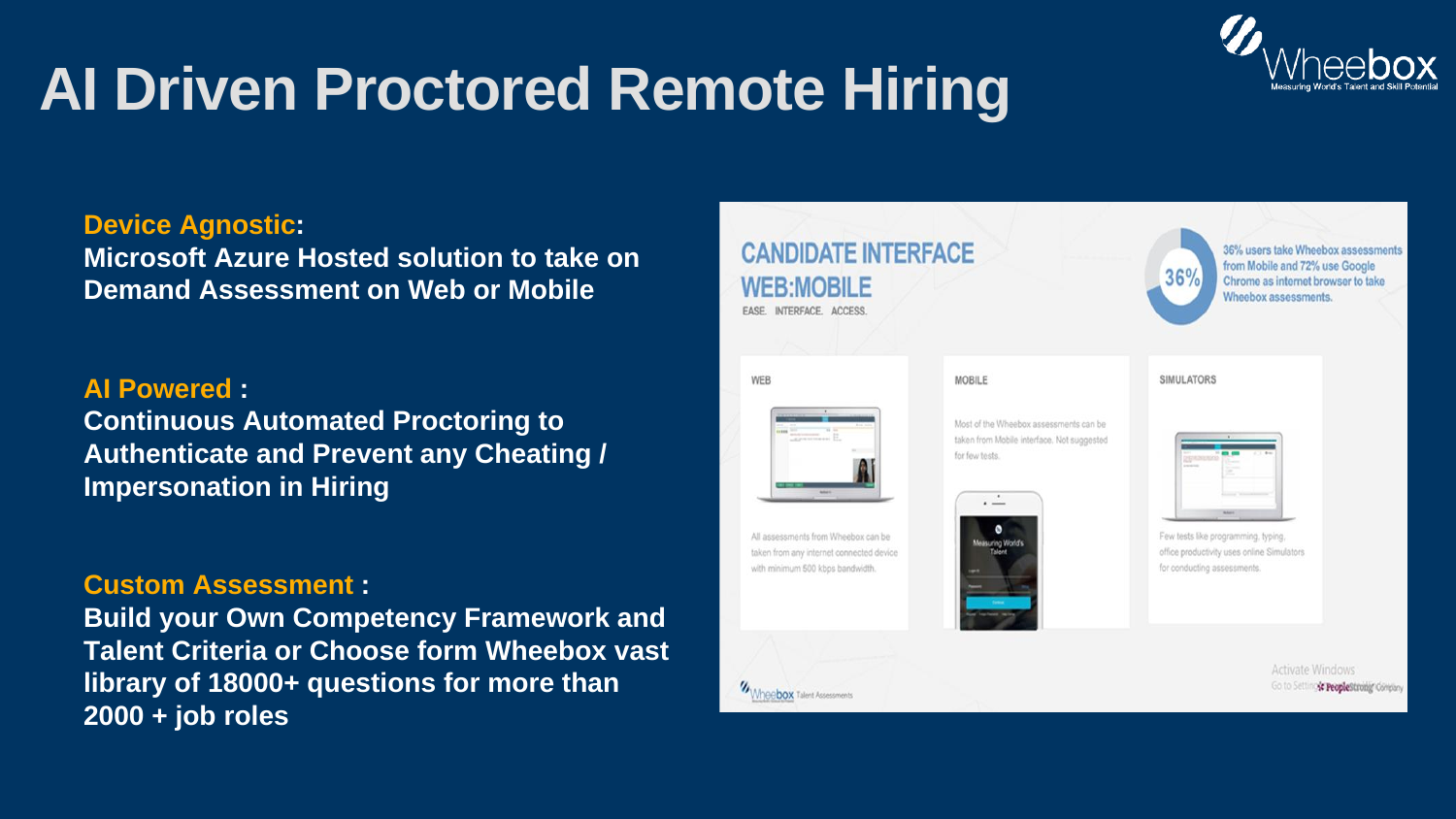## Wheebox Analytics Engine

### **1. Identify Top Talent**

**Identify the Average, Top & Bottom quartile applications/ employees for Filtering Best Candidates** 

### **2. Diversity for SDG Goals**

**Close Diversity in Organization by tracking identifying Male and female ratios.** 

### **3.Benchmark and Compare Applicants**

**Export in Excel and generate pdf reports with customization feature ( Customized Logo and Custom Assessment )**





**Applicant Comparison List** 

#### **Result**

| Comparison<br>Field<br>Name | J . L<br><b>DEMO</b><br><b>WHEEBOX</b> | <b>NIRANJAN</b><br><b>WAGHMARE</b> | u.u<br><b>RANJAN</b><br><b>MALLICK</b> | <b>SNEHA</b><br><b>BHADKE</b> | Ш<br><b>BDAS</b>          | <b>SIGMOID</b><br><b>ANALYTICS</b> |
|-----------------------------|----------------------------------------|------------------------------------|----------------------------------------|-------------------------------|---------------------------|------------------------------------|
|                             |                                        |                                    |                                        |                               |                           |                                    |
| <b>DOB</b>                  | 2019-03-01                             | 1990-01-01                         | 1990-01-01                             | 1990-01-01                    | 2019-01-09                | 1990-01-01                         |
| <b>Domain Name</b>          | <b>PSYCHOMETRIC</b>                    | <b>PSYCHOMETRIC</b>                | <b>PSYCHOMETRIC</b>                    | <b>PSYCHOMETRIC</b>           | <b>PSYCHOMETRIC</b>       | <b>PSYCHOMETRIC</b>                |
| <b>Test Name</b>            | <b>COMPASS</b>                         | <b>COMPASS</b>                     | <b>COMPASS</b>                         | <b>COMPASS</b>                | <b>COMPASS</b>            | <b>COMPASS</b>                     |
| <b>Total Score</b>          | 134.0/160                              | 127.0/160                          | 122.0/160                              | 119.0/160                     | 117.0/160                 | 112.0/159                          |
| Percentage                  | 83.75                                  | 79.38                              | 76.25                                  | 74.38                         | 73.12                     | 70.44                              |
| Section Name                | Openness to<br>Experience              | Openness to Experience             | Openness to<br>Experience              | Openness to<br>Experience     | Openness to<br>Experience | Openness to Experier               |
| Section Marks               | 26.0                                   | 28.0                               | 25.0                                   | 23.0                          | 24.0                      | 21.0                               |
| Section Name                | null                                   | null                               | null                                   | null                          | nuil                      | null                               |
| Section Marks               | 8.0                                    | 6.0                                | 5.0                                    | 5.0                           | 5.0                       | 4.0                                |
| Section Name                | Extraversion                           | Extraversion                       | Extraversion                           | Extraversion                  | Extraversion              | Extraversion                       |
| Section Marks               | 22.0                                   | 23.0                               | 26.0                                   | 21.0                          | 18.0                      | 20.0                               |

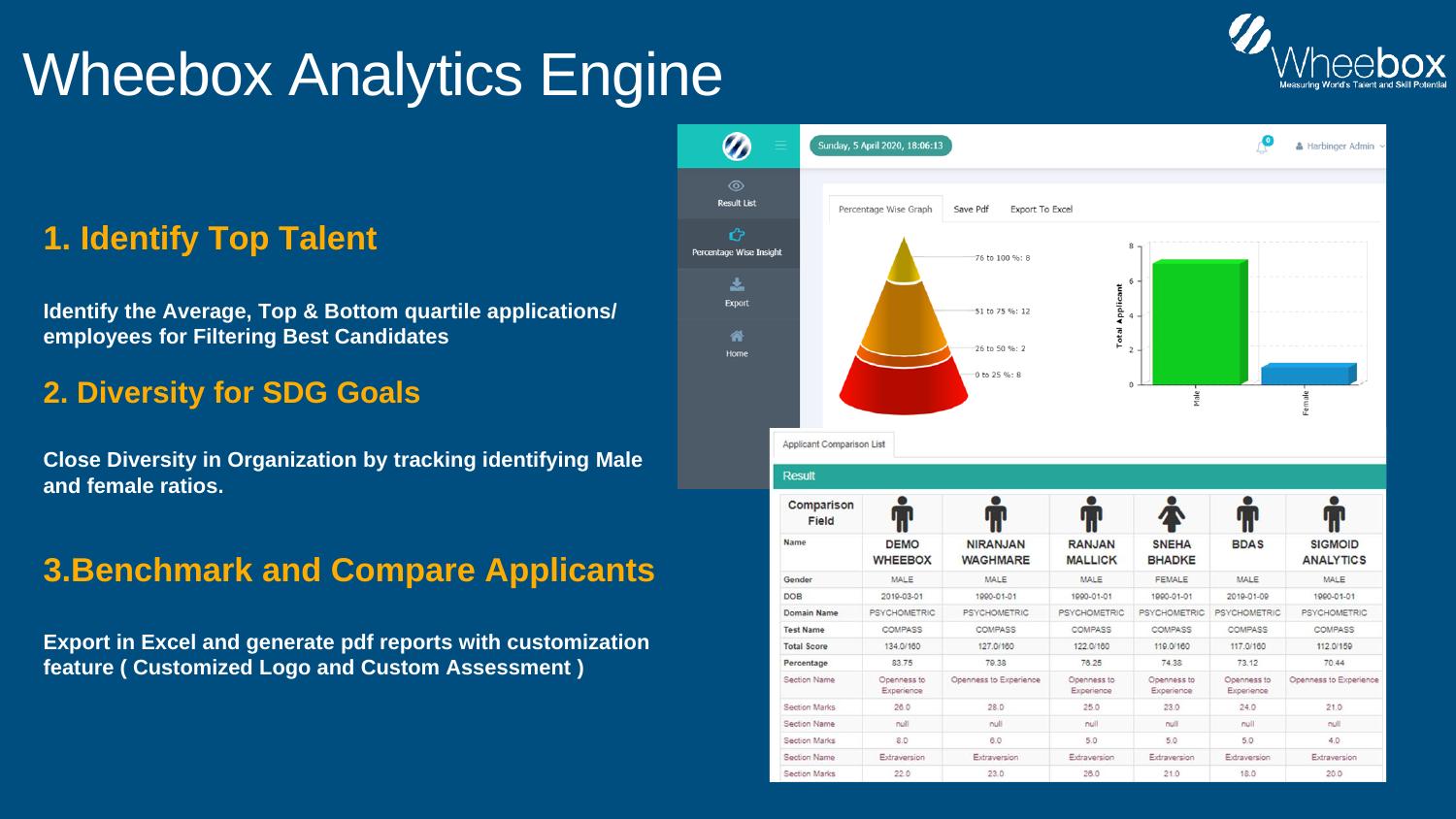### Benefits of AI Powered Assessment Platform

**out to candidates using tool anywhere anytime**

**Stakeholders like candidates and recruiters will have complete transparency on selection process**



Transparency to **stakeholders** 

**Access Talent anywhere using Wheebox assessments**





**Optimize Costs by conducting assessments / Assessment Centers remotely**

Cost Optimization

Online access to remote talent

> Reduced Turn around Time